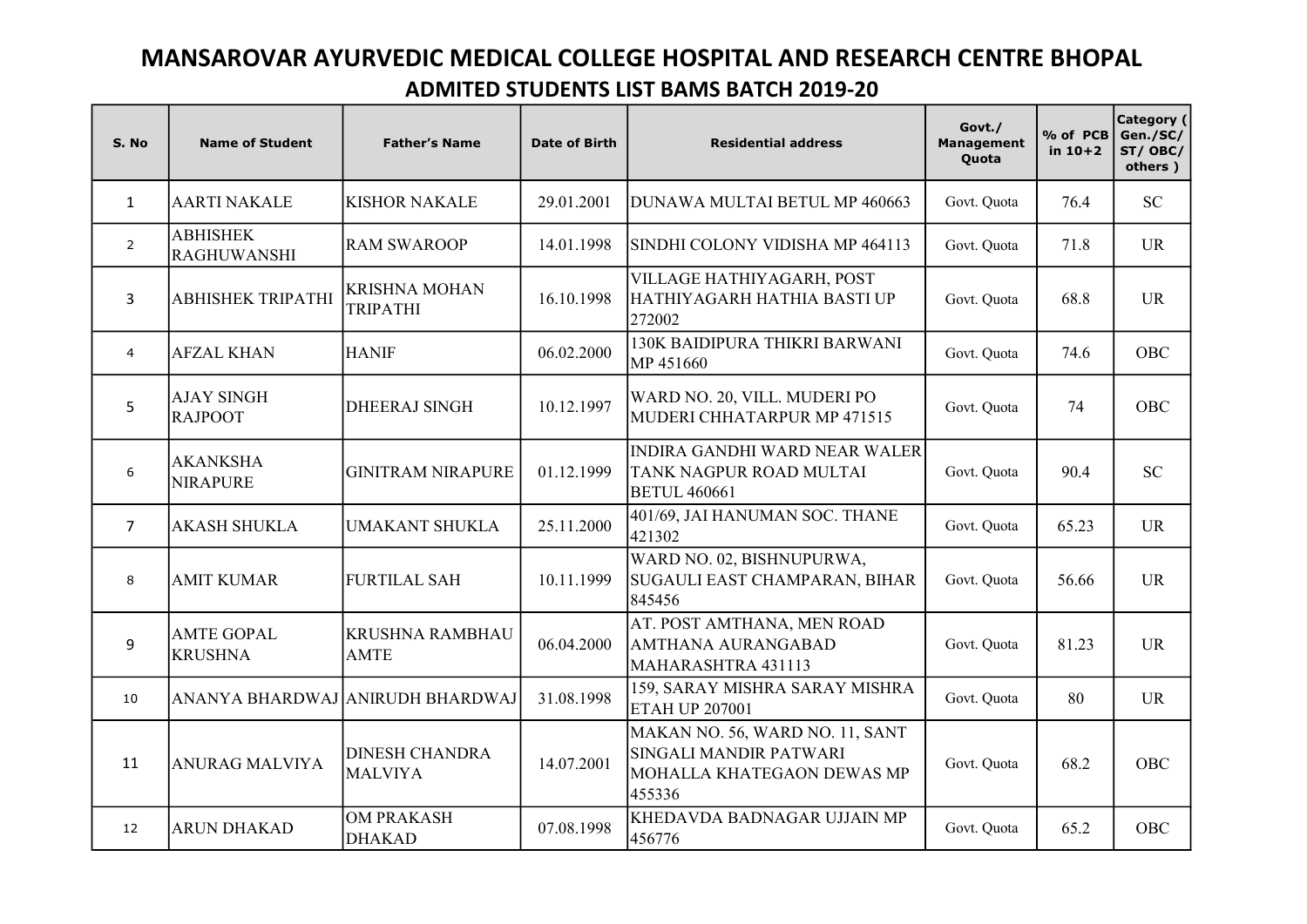| 13 | <b>ASTHA SHARMA</b>                      | <b>MAYANK SHARMA</b>                      | 01.03.2001 | DK4/61, DANISHKUNJ KOLAR ROAD,<br><b>BHOPAL 462042</b>                                         | Govt. Quota | 82.4  | <b>UR</b> |
|----|------------------------------------------|-------------------------------------------|------------|------------------------------------------------------------------------------------------------|-------------|-------|-----------|
| 14 | <b>ATUL SINGH</b>                        | <b>K B SINGH</b>                          | 20.11.1998 | CHANDELA, CHANDPUR, REWA<br>TEONTHAR MP 486220                                                 | Govt. Quota | 63.2  | OBC       |
| 15 | <b>AVINASH KUMAR</b>                     | VISHNU DEO SAHU                           | 05.09.1999 | VILL. BIHARI, BASUKI BIHARI,<br>MADHWAPUR, BIHAR 847305                                        | Govt. Quota | 58    | <b>UR</b> |
| 16 | <b>AYUSHI GUPTA</b>                      | <b>SURESH PRASAD</b><br><b>GUPTA</b>      | 22.01.2002 | F-124/23 NEAR 7 NO. BUS STOP<br>SHIVAJI NAGAR INFRONT OF SDM<br>OFFICE BHOPAL MP 462016        | Govt. Quota | 78.8  | <b>UR</b> |
| 17 | <b>BHUMIKA SHRIRANG VIJAY SHRIRANG</b>   |                                           | 09.09.2000 | WARD NO. 2, BHATERA CHOWKI<br><b>BALAGHAT MP 481001</b>                                        | Govt. Quota | 79.6  | OBC       |
| 18 | <b>CHELSI PACHORI</b>                    | <b>SANTOSH PACHORI</b>                    | 28.05.2000 | WARD NO. 3 DHARAMSHALA BALI<br><b>GALI INDERGARH POST INDERGARH</b><br>SEONDHA DATIA MP 475675 | Govt. Quota | 84    | <b>UR</b> |
| 19 | <b>CHIMANKAR</b><br><b>SNEHAL RAMESH</b> | <b>RAMESH HIRAMAN</b><br><b>CHIMANKAR</b> | 11.10.1999 | <b>BSNL OFFICE PARISAR LAKHANDUR</b><br>BHANDARA MAHARASHTRA 441803                            | Govt. Quota | 71.08 | <b>SC</b> |
| 20 | <b>DEVANSH PAWAR</b>                     | <b>GONDIYA PAWAR</b>                      | 14.09.2000 | LIG 185 HOUSING BOARD COLONY<br>WARD NO. 18, HOSHANGABAD MP<br>461001                          | Govt. Quota | 67.4  | OBC       |
| 21 | DEVBRAT SINGH                            | <b>ASHOK SINGH</b>                        | 20.03.2001 | SHATABDIPURAM TOMAR TENT<br>HOUSE KE PICHHE GWALIOR GIRD<br><b>GWALIOR MP 474005</b>           | Govt. Quota | 72.4  | <b>UR</b> |
| 22 | <b>DIKSHA MESHRAM</b>                    | <b>DEVENDRA</b><br><b>MESHRAM</b>         | 19.05.1996 | LIG 585, BHUKAMP COLONY,<br>DHANWANTARI NAGAR, GARHA<br>PURWA JABALPUR MP 482003               | Govt. Quota | 62.2  | <b>SC</b> |
| 23 | <b>DIKSHA R. PATLE</b>                   | <b>RAMESHWAR PATLE</b>                    | 20.10.2001 | NEAR Z.P. HIGH SCHOOL POST KARTI<br>TAH. TIRORA KARTI GONDIYA<br>MAHARASHTRA 441911            | Govt. Quota | 65.69 | OBC       |
| 24 | DIPALI MAHAJAN                           | <b>HARICHANDRA</b>                        | 16.12.1999 | <b>GRAM ICHHAPUR BURHANPUR MP</b><br>450445                                                    | Govt. Quota | 79    | OBC       |
| 25 | <b>GAURAV MEDHE</b>                      | <b>MAHENDRA MEDHE</b>                     | 24.09.1999 | RAILWAY COLONY SHIVAJI NAGAR<br><b>LALBAGH BURHANPUR</b>                                       | Govt. Quota | 66.8  | <b>SC</b> |
| 26 | <b>GEETIKA TRIPATHI</b>                  | <b>RAJEEV TRIPATHI</b>                    | 29.12.2000 | 204, GANESH NAGAR PAHADA,<br><b>GIRWA UDAIPUR RAJASTHAN 313001</b>                             | Govt. Quota | 73.2  | <b>UR</b> |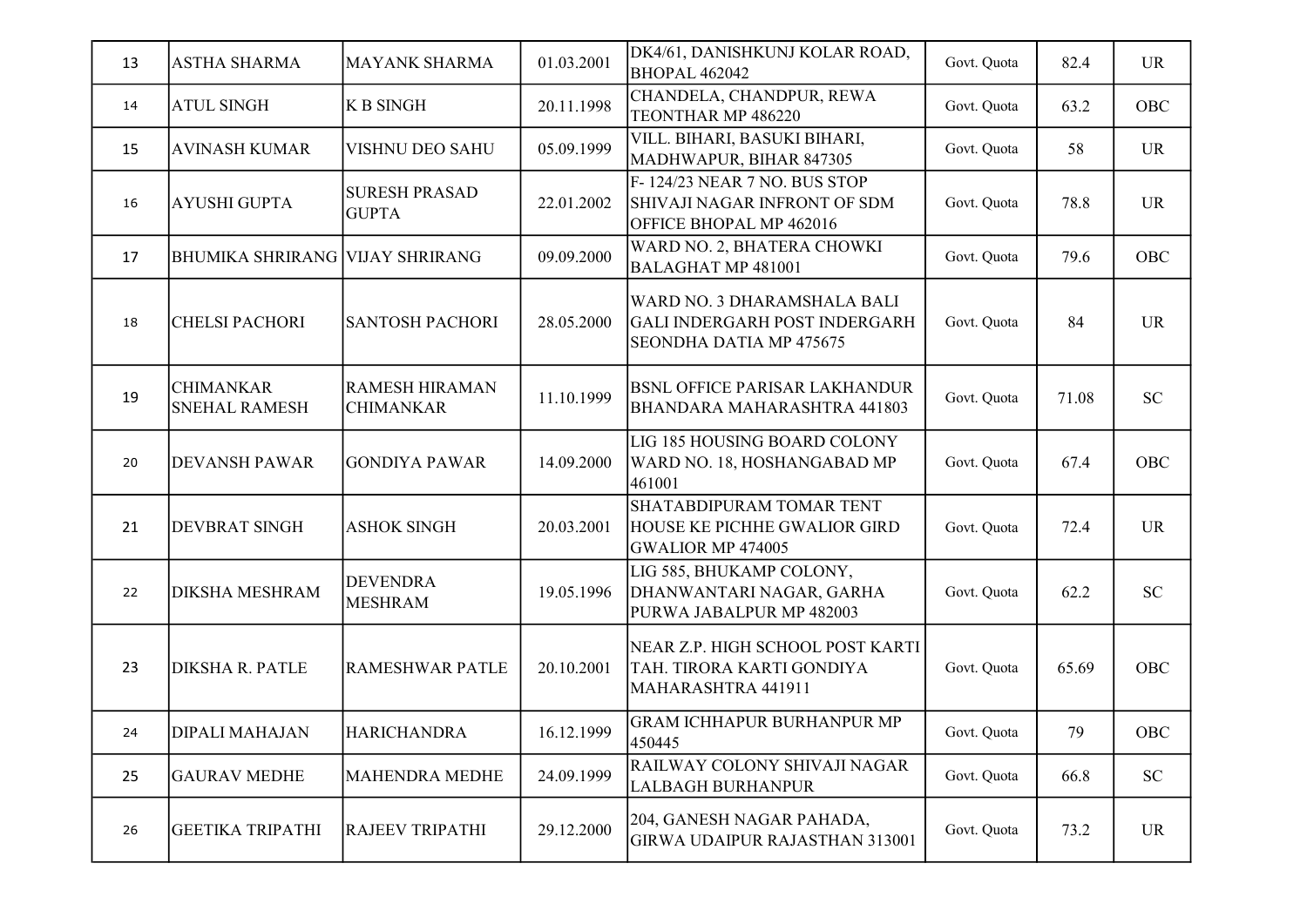| 27 | <b>GIRIRAJ MALVIYA</b>             | <b>DEVKARAN</b><br><b>MALVIYA</b>    | 05.09.1999 | WARD NO. 16, SEMNARI ROAD SAHU<br>DHARAM SHALA KE PICHHE ASHTA<br>SEHORE MP 466116                | Govt. Quota | 76.8  | <b>SC</b>  |
|----|------------------------------------|--------------------------------------|------------|---------------------------------------------------------------------------------------------------|-------------|-------|------------|
| 28 | <b>GIRIRAJ SEN</b>                 | <b>RAMESH CHANDRA</b><br><b>SEN</b>  | 13.10.2000 | SEN MOHALLA, WARD NO. 13,<br>DHARAMPURI DHAR MP 454449                                            | Govt. Quota | 62.8  | <b>OBC</b> |
| 29 | <b>GIRISH DUBEY</b>                | <b>KEDAR PRASAD</b><br><b>SHARMA</b> | 28.06.1999 | MAKAN NO. 18, VARMA COLONY<br>UTTARI KARAUDIYA SIDHI TAHSIL<br><b>GOPAD BANAS SIDHI MP 486661</b> | Govt. Quota | 80.8  | <b>UR</b>  |
| 30 | <b>HAPPY YADAV</b>                 | <b>PYARE LAL YADAV</b>               | 06.12.1999 | LODHARI PARISAL ALWAR<br>RAJASTHAN 301001                                                         | Govt. Quota | 79.2  | OBC        |
| 31 | <b>HEMA PATEL</b>                  | <b>NAND JHROKHA</b><br><b>PATEL</b>  | 10.06.2000 | HOUSE NO. 46, PANDARIPANI WARD<br>NO. 04, GODHI KORBA<br>CHHATTISGARH 495683                      | Govt. Quota | 66.6  | <b>UR</b>  |
| 32 | <b>JAYESH DHARPURE</b>             | <b>SUBHASH</b>                       | 04.02.2000 | DHARPURE HANUMAN NAGAR,<br>JHNDA CHOUK SEONI PANDHURNA<br>CHHINDWARA MP 480334                    | Govt. Quota | 63.4  | <b>OBC</b> |
| 33 | <b>JAYSHREE AHUJA</b>              | <b>ANIL AHUJA</b>                    | 02.01.1997 | HOUSE NO. 36, SHIVAJI NAGAR,<br><b>INFRONT OF INCOME TAX OFFICE</b><br><b>DEWAS MP 455001</b>     | Govt. Quota | 71.6  | <b>UR</b>  |
| 34 | <b>KADAM MAYUR</b><br>PANDHARINATH | PANDHARINATH                         | 13.03.1999 | AT POST AMTHANA TQ SILLOD DIST.<br>AURANGABAD MAHARASHTRA<br>431113                               | Govt. Quota | 71.85 | <b>UR</b>  |
| 35 | <b>KAJAL BALMIKE</b>               | <b>PRADEEP BALMIKE</b>               | 05.01.2001 | MANORAMA COLONY<br>MADHUKARSHAH WARD<br>KABRISHTAN GALI SAGAR MP 470002                           | Govt. Quota | 53.8  | <b>SC</b>  |
| 36 | <b>KAJAL SAMELE</b>                | <b>AJAY KUMAR</b><br><b>SAMELE</b>   | 01.11.1999 | WARD NO. 9, NAGAR PANCHAYAT<br>KARI KARIBHATA TIKAMGARH MP<br>472001                              | Govt. Quota | 87.2  | <b>UR</b>  |
| 37 | <b>KARTIK GUPTA</b>                | <b>ANIL KUMAR GUPTA</b>              | 10.04.2001 | WARD NO. 09, MAHAJAN MOHALLA,<br>VP BABULDA, THE BHANPURA DIST<br>MANDSAUR MP 458775              | Govt. Quota | 63.8  | <b>UR</b>  |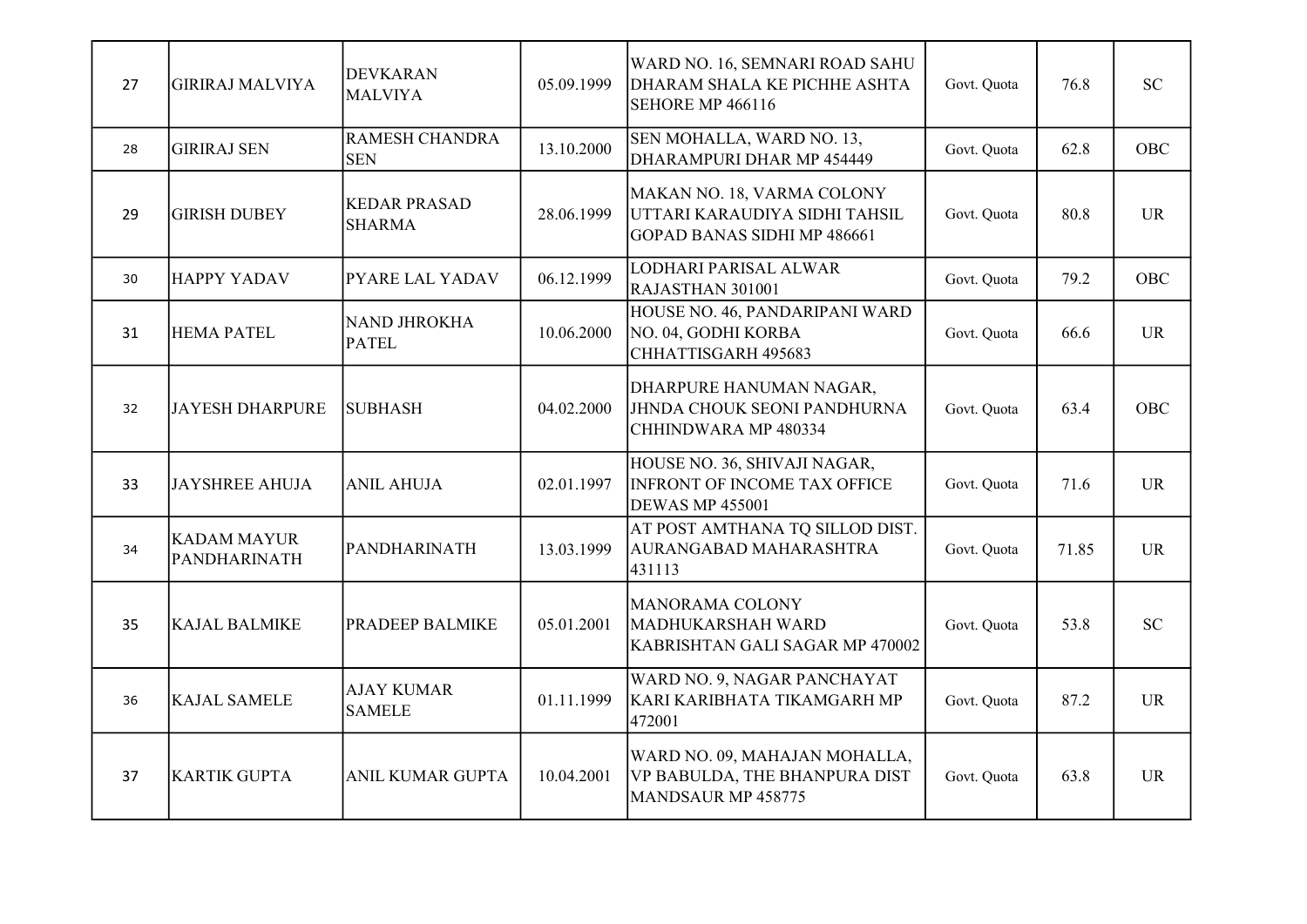| 38 | KHUSHBOO ADLAK                      | VASUDEO ADLAK                         | 09.08.1999 | <b>BEHIND RATHORE BILDING</b><br>CHANDRASHEKHAR WARD SADAR<br><b>BETUL MP 460001</b>                                | Govt. Quota | 78.4  | OBC       |
|----|-------------------------------------|---------------------------------------|------------|---------------------------------------------------------------------------------------------------------------------|-------------|-------|-----------|
| 39 | <b>KHUSHBU GEORGE</b>               | <b>ROOP SINGH</b>                     | 21.05.2000 | GALI NO. 09, WARD NO. 26,<br>YADUNATH NAGAR BHIND MP<br>477001                                                      | Govt. Quota | 74.2  | <b>SC</b> |
| 40 | <b>KOKARE RAJ SANJAY</b>            | <b>KOKARE SANJAY</b><br><b>MANGO</b>  | 04.03.2001 | <b>BODWAD ROAD GURUKRUPA</b><br>PETROL PAMPCHYA MANGE,<br><b>GODWARI NAGAR JAMNER JALGAON</b><br>MAHARASHTRA 424206 | Govt. Quota | 71.69 | <b>UR</b> |
| 41 | <b>KSHITIJ ASEEM</b>                | <b>AJIT KUMAR PATHAK</b>              | 15.03.1999 | HOUSE NO. 40, GANDHI NAGAR<br><b>BORING ROAD JAMUNA</b><br>APPARTMENT, PATNA BIHAR 800001                           | Govt. Quota | 74    | <b>UR</b> |
| 42 | <b>LISHA WAGHMARE</b>               | <b>NILESH KUMAR</b><br>WAGHMARE       | 04.11.1999 | HOUSE NO. 03, BANDHA ROAD<br>BODKHI WARD NO. 16, BODKHI<br>AMLA BETUL MP 460553                                     | Govt. Quota | 73.4  | <b>SC</b> |
| 43 | <b>MADHUSUDAN</b><br>YADAV          | <b>BHERULAL YADAV</b>                 | 01.05.1998 | MAKAN NO. 180, POST KAMLAPUR<br>THE. HATPIPLYA KANJHAR<br>KAMLAPUR DEWAS MP 455227                                  | Govt. Quota | 74    | OBC       |
| 44 | <b>MAHALE MANDU</b><br><b>ASHOK</b> | <b>MAHALE ASHOK</b><br><b>DINKAR</b>  | 19.12.2000 | AT POST KASALI TAL JAMNER<br><b>KASALI JAMNER JALGAON</b><br>MAHARASHTRA 424206                                     | Govt. Quota | 70.46 | <b>UR</b> |
| 45 | <b>MAYANK LABANA</b>                | <b>RAGHUNATH</b><br><b>LABANA</b>     | 12.01.2001 | MAKAN NO. 23, WARD NO. 01, TANKI<br><b>KE PASS LABANA MOHALLA RAOTI</b><br>RAWTI RATLAM MP 457001                   | Govt. Quota | 65.6  | OBC       |
| 46 | <b>MAYURI</b>                       | <b>SUBHASH</b>                        | 22.10.1999 | MAKAN NO. 759, WARD NO. 10, GRAM<br>ICHHAPUR BURHANPUR MP 450445                                                    | Govt. Quota | 83.8  | OBC       |
| 47 | MITALI CHOUDHARY                    | <b>JAGANNATH</b><br><b>CHOUDHARY</b>  | 07.06.2001 | WARD NO. 03, TUMSAR ROAD VIVEK<br>JYOTI SCHOOL KE PASS KATANGI<br><b>BALAGHAT MP 481445</b>                         | Govt. Quota | 81    | OBC       |
| 48 | <b>MORE VISHAL</b><br><b>GANESH</b> | <b>MORE GANESH</b><br><b>SAKHARAM</b> | 15.10.2019 | <b>BHUSAWAL ROAD GIRIJA COLONY</b><br>JAMNER JALGAON MAHARASHTRA<br>424206                                          | Govt. Quota | 70.77 | <b>UR</b> |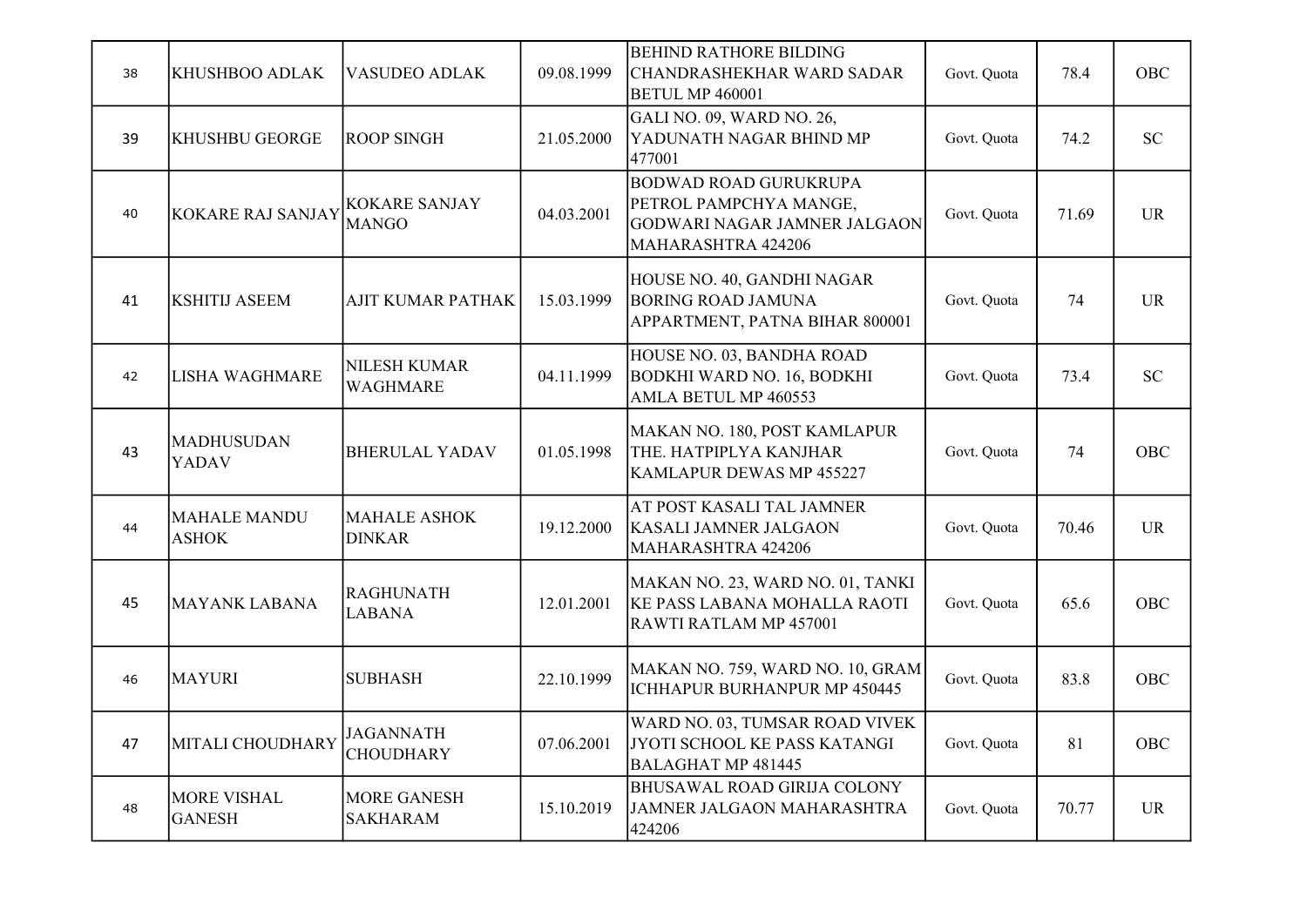| 49 | <b>NAVAL SINGH</b><br><b>KAURAV</b>    | <b>AMAR SINGH</b><br><b>KAURAV</b>   | 08.03.1995 | <b>GRAM KANCHANPUR POST BARAHIT</b><br><b>BHIND MP 477001</b>                                      | Govt. Quota | 68.6  | <b>OBC</b> |
|----|----------------------------------------|--------------------------------------|------------|----------------------------------------------------------------------------------------------------|-------------|-------|------------|
| 50 | OMENDRA SINGH                          | <b>BADAM SINGH</b>                   | 29.09.1998 | 2/340 B D A COLONY AMRAWAT<br>KHURD HUZUR BHEL BHOPAL MP<br>462022                                 | Govt. Quota | 61.2  | <b>SC</b>  |
| 51 | PANKAJ KUMAR<br><b>SINHA</b>           | <b>SUNIL KUMAR SINHA</b>             | 15.02.1998 | WARD NO. 4, VILLAGE POST<br>NARWAR, DIST RAISEN MP 464551                                          | Govt. Quota | 74.8  | <b>UR</b>  |
| 52 | PANKAJ SARAN                           | <b>BHUJRAM SARAN</b>                 | 06.02.2000 | TIPRAS POST BHANDARIA TIPRAS<br><b>DEWAS MP 455336</b>                                             | Govt. Quota | 65.8  | OBC        |
| 53 | PARAM MAHAJAN                          | <b>MURLIDHAR</b><br><b>MAHAJAN</b>   | 02.02.2001 | MAKAN NO. 273, WARD NO. 09, THE.<br><b>BURHANUR MAHAJAN MOHALLA</b><br>BHAWASA BURHANPUR MP 450445 | Govt. Quota | 64    | OBC        |
| 54 | <b>PARSHWADEEP S</b><br><b>PRADHAN</b> | <b>SHARAD PRADHAN</b>                | 23.08.2000 | PLOT NO. 57, DHANDEKAR LAYOUT<br><b>BUTIBORI BARI NAGPUR</b><br>MAHARASHTRA 441108                 | Govt. Quota | 67.54 | <b>UR</b>  |
| 55 | PATIL KALPESH<br><b>VINOD</b>          | <b>VINOD RAMDHAN</b><br><b>PATIL</b> | 24.08.2000 | AT POST DEOPIMPRI TA JAMNER<br>DEOPIMPRI NERI BK JALGAON<br>MAHARASHTRA 425114                     | Govt. Quota | 76.62 | <b>UR</b>  |
| 56 | PIYUSH MAHENDRA<br><b>PATIL</b>        | <b>MAHENDRA PATIL</b>                | 18.12.2000 | AT POST VIVARE KHA TA RAVER<br><b>GANJARU WADA VIVARE KH</b><br>JALGAON MAHARASHTRA 425508         | Govt. Quota | 69.08 | OBC        |
| 57 | PRACHI PAL                             | MITHILESH PAL                        | 25.10.2000 | 255/1 NAYAPURA JAIN ROAD INDORE<br>MP 452003                                                       | Govt. Quota | 74    | OBC        |
| 58 | PRAGTI MESHRAM                         | <b>SHAILESH MESHRAM</b>              | 02.02.2000 | WARD NO. 1, SANKAR NAGAR<br>WARASEONI BALAGHAT MP 481331                                           | Govt. Quota | 79.4  | <b>SC</b>  |
| 59 | PRANJAL SAHU                           | <b>KAMLESH SAHU</b>                  | 03.08.2000 | YADAV COLONY, KAMATH WARD<br><b>INFRONT OF DEEWAN CHAND TAH.</b><br>KANDELI, NARSINGHPUR MP        | Govt. Quota | 78    | <b>OBC</b> |
| 60 | PRASHANT KUMAR                         | PREMPAL SINGH                        | 10.01.1998 | KALIYANPUR RARPATTI ETAH UP<br>207001                                                              | Govt. Quota | 67.4  | <b>UR</b>  |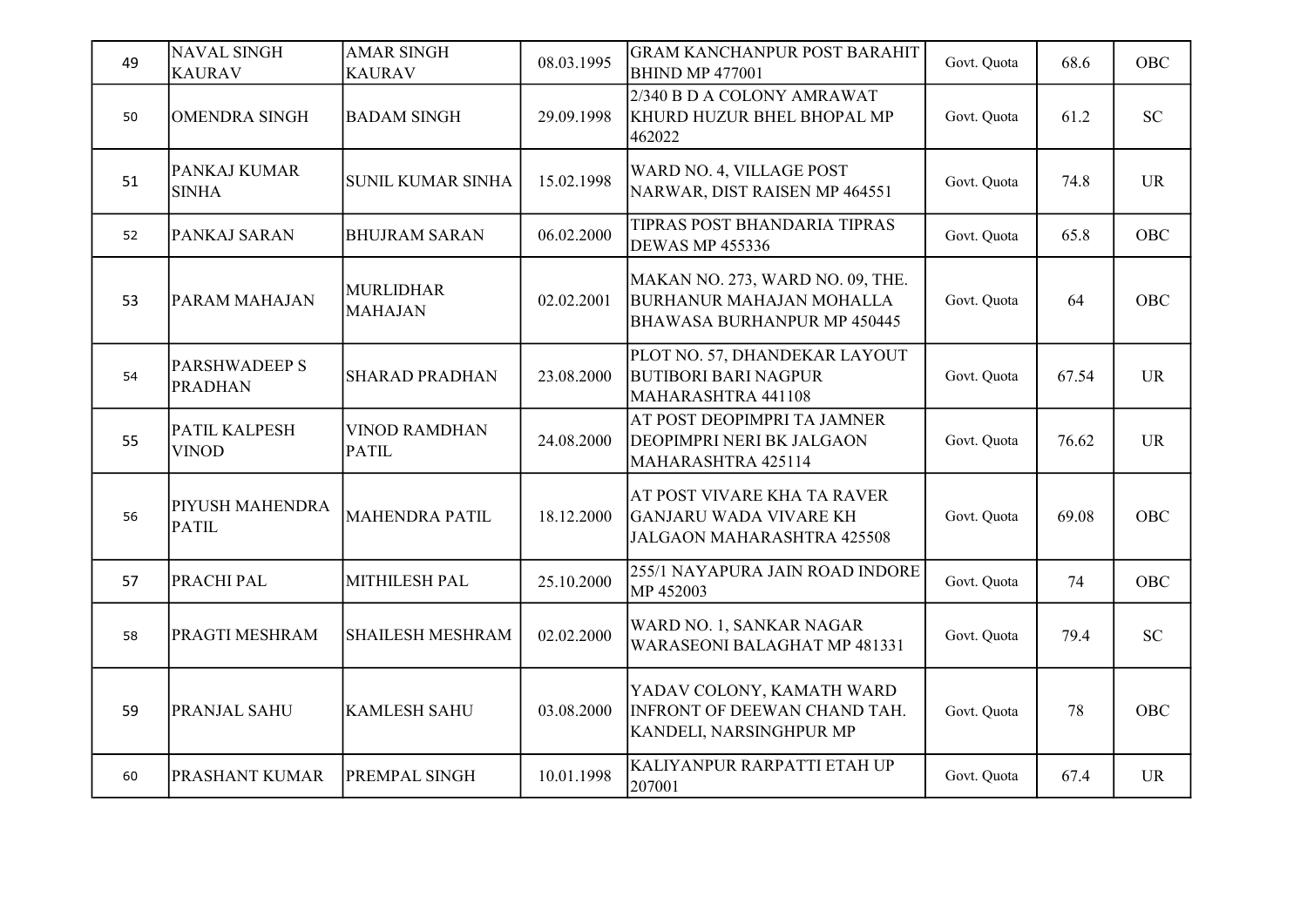| 61 | <b>PRINCY KUBER</b>                     | <b>H S KUBER</b>                        | 24.11.1998 | WARD NO. 18, DIPTI VIHAR COLONY<br>HOUSE NO. A-5, JANJGIR CHAMPA<br>CHHATTISGARH 495668                     | Govt. Quota | 69.6 | <b>SC</b> |
|----|-----------------------------------------|-----------------------------------------|------------|-------------------------------------------------------------------------------------------------------------|-------------|------|-----------|
| 62 | PRIYAL KARN                             | MUNNALAL KARN                           | 29.06.1999 | WARD NO. 8, HOUSE NO. 296,<br><b>BAMORE KALAN, TALAB PURA</b><br>SHIVPURI MP 473585                         | Govt. Quota | 59.4 | OBC       |
| 63 | PRIYANSHI KOCHAK LOKENDRA KOCHAK        |                                         | 22.02.2000 | C-14, JANKI NAGAR KHANDAWA<br>ROAD, KHARGONE WEST NIMAR MP<br>451001                                        | Govt. Quota | 70.4 | <b>SC</b> |
| 64 | PRIYANSHI SONI                          | <b>PRADEEP SONI</b>                     | 13.02.2000 | 10, MAHAL DULHAN SAHIBA ROAD<br>LAKHERAPURA HUZUR BHOPAL GPO<br>BHOPAL MP 462001                            | Govt. Quota | 83.6 | OBC       |
| 65 | <b>RAGHUNANDAN</b><br><b>LOVEVANSHI</b> | <b>INDAR SINGH</b><br><b>LOVEVANSHI</b> | 11.12.2000 | <b>VILLAGE ASHANPUR POST</b><br><b>GOPALPUR TEHSIL SARANGPUR</b><br>RAJGARH MP 465697                       | Govt. Quota | 58.2 | OBC       |
| 66 | <b>RAHUL PATEL</b><br><b>KURMI</b>      | <b>RAJESH KURMI</b>                     | 04.04.1997 | VILLAGE PADRIYA, BARKHERA<br>SIKANDAR SAGAR MP 470227                                                       | Govt. Quota | 67.2 | OBC       |
| 67 | <b>RAHUL VAGHELA</b>                    | <b>GEMAL SINGH</b>                      | 24.01.1999 | NOGAVAA THANDLA JHABUA MP<br>457777                                                                         | Govt. Quota | 69.2 | <b>ST</b> |
| 68 | <b>RAJ DAS TIWARI</b>                   | <b>SANTRI PRASAD</b><br><b>TIWARI</b>   | 28.07.2000 | 93 WARD NO. 11, GRAM PANCHAYAT<br>KE PASS, GRAM POST DUDHMANIYA<br>TAHSIL CHITARANGI SINGRAULI MP<br>486892 | Govt. Quota | 67.4 | <b>UR</b> |
| 69 | RAJ KUMAR LODHA                         | <b>BADRI LAL LODHA</b>                  | 07.07.2001 | PATTI, JHALAWAR RAJASTHAN<br>326037                                                                         | Govt. Quota | 75.4 | <b>UR</b> |
| 70 | <b>RAJAT MAJHI</b>                      | <b>NARESH MAJHI</b>                     | 14.01.1997 | WARD NO. 21, RANJNA NAGAR<br>BHIND ATER BHIND MP 477001                                                     | Govt. Quota | 83.8 | <b>UR</b> |
| 71 | <b>RAVINDRA PUWARE</b>                  | <b>JAGDISH PUWARE</b>                   | 01.05.1998 | NADI WALI GALI KHAMBE KE PASS<br><b>BLAHI MOHALLA DONGARGAON</b><br>KALMUKHI EAST NIMAR MP 450551           | Govt. Quota | 60.6 | <b>SC</b> |
| 72 | <b>RINKI DHAKAD</b>                     | <b>KOMAL SINGH</b>                      | 02.11.1999 | SUNDERKHEDI POST GAWRI<br>RAGHOGARH GAWARI GUNA MP<br>473287                                                | Govt. Quota | 73.4 | OBC       |
| 73 | RITIKA TIWARI                           | <b>RAJ KISHOR TIWARI</b>                | 02.10.1999 | MALAKPURA MAHOBA CHARKHARI<br>MAHOBA UP 210427                                                              | Govt. Quota | 81.6 | UR        |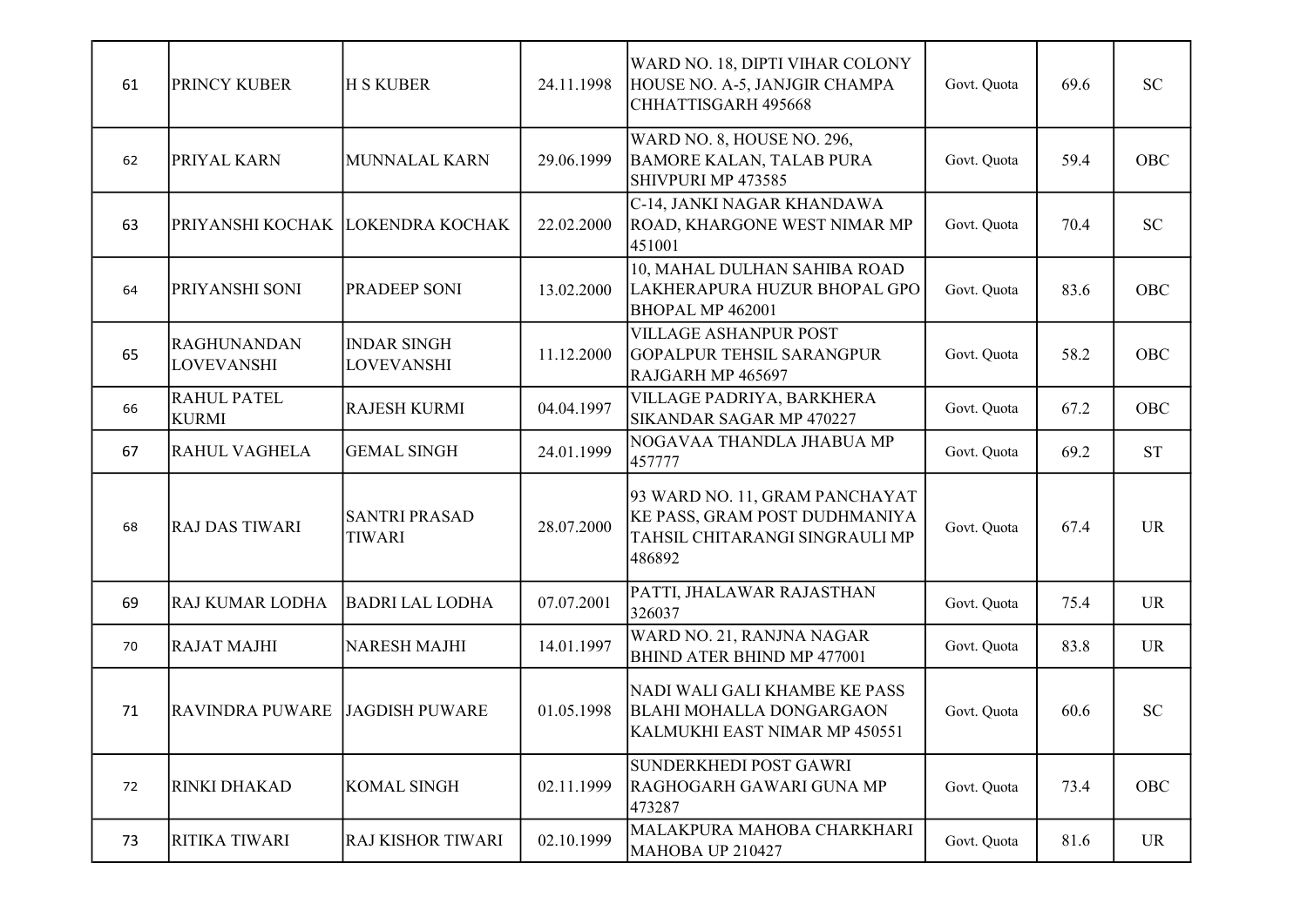| 74 | <b>ROSHNI SINGH</b><br><b>BAGHEL</b>     | <b>SUNIL SINGH</b><br><b>BAGHEL</b>  | 11.03.2000 | SCHOOL PARA, BAIKUNTHPUR,<br>WARD NO. 04, BAIKUNTHPUR<br>KORIYA CHHATTISGARH 497335                           | Govt. Quota | 78.6 | <b>UR</b>  |
|----|------------------------------------------|--------------------------------------|------------|---------------------------------------------------------------------------------------------------------------|-------------|------|------------|
| 75 | <b>RUCHI PARASHAR</b>                    | <b>ANIL PARASHAR</b>                 | 02.01.1998 | DHARM SHALA KE SAMNE, ASHOK<br>GALI, KAILARAS MORENA MP 476224                                                | Govt. Quota | 87.8 | <b>UR</b>  |
| 76 | RUCHIKA SISODIYA                         | RAJKUMAR SISODIYA                    | 05.08.2000 | MAKAN NO. 70, WARD NO. 05, SUNIL<br><b>GAWASKAR WARD SARNI FOR NEW</b><br>VTC BETUL MP 460447                 | Govt. Quota | 77.6 | OBC        |
| 77 | <b>RUSHALI GAUTAM</b>                    | <b>GANDHI GAUTAM</b>                 | 11.10.1999 | TENDI KALAN, GHOTI WARASEONI<br><b>BALAGHAT MP 481441</b>                                                     | Govt. Quota | 74.4 | OBC        |
| 78 | <b>SAKSHI BHUPESH</b><br><b>BARASKAR</b> | <b>BHUPESHRAO</b><br><b>BARASKAR</b> | 08.05.2000 | WARD NO. 02, DESHMUKKH PURA,<br>MU. PO. TEMBHURKHEDA TA.<br>WARUD TEMBHURKHEDA<br>AMRAVATI MAHARASHTRA 444906 | Govt. Quota | 78   | OBC        |
| 79 | <b>SAKSHI RAI</b>                        | <b>SURESH</b>                        | 21.10.1999 | 367, CC ROAD ASPATAL KE PASS<br><b>BAMORIMALA MALA JABERA</b><br><b>DAMOH MP 470663</b>                       | Govt. Quota | 68.2 | <b>OBC</b> |
| 80 | <b>SALONI JOSHI</b>                      | <b>RITESH JOSHI</b>                  | 11.12.1997 | 52, GANDHI GALI HANUMAN<br>MANDIR KE PICHE MEHIDPUR UJJAIN<br>MP 456443                                       | Govt. Quota | 67   | <b>UR</b>  |
| 81 | <b>SANDEEP YADAV</b>                     | <b>HARIRAM YADAV</b>                 | 20.10.1997 | INDIRA COLONY AMAJHERA DHAR<br>MP 454441                                                                      | Govt. Quota | 50.6 | <b>SC</b>  |
| 82 | <b>SANJANA SHARMA</b>                    | <b>SANJAY SHARMA</b>                 | 10.05.1999 | 26, SUBHAS BLOCJ KORBA WARD NO.<br>18, KORBA CHATTISGARH 495677                                               | Govt. Quota | 77.6 | <b>UR</b>  |
| 83 | <b>SAUD AHMAD</b>                        | <b>JABBAR</b>                        | 24.03.1996 | DHEMA JAUNPUR UP 222125                                                                                       | Govt. Quota | 71.2 | <b>UR</b>  |
| 84 | <b>SHIVANI SINGH</b>                     | <b>GHANSHYAM SINGH</b>               | 10.09.1999 | 90, MAJHIYAKHAR MAL. DINDORI MP<br>481882                                                                     | Govt. Quota | 70.6 | <b>ST</b>  |
| 85 | <b>SHRASTI MATELE</b>                    | <b>SANJAY MATELE</b>                 | 01.06.1999 | WARD NO. 10, TIKARIYA MOHALLA<br>CHHATARPUR GALLA MANDI<br>CHHATARPUR MP 471001                               | Govt. Quota | 72.2 | <b>UR</b>  |
| 86 | <b>SOMYA SONI</b>                        | <b>INDRAJEET SONI</b>                | 11.10.2000 | WARD NO. 34, KRISHNA COLONY<br>VIDISHA MP 464001                                                              | Govt. Quota | 73.8 | OBC        |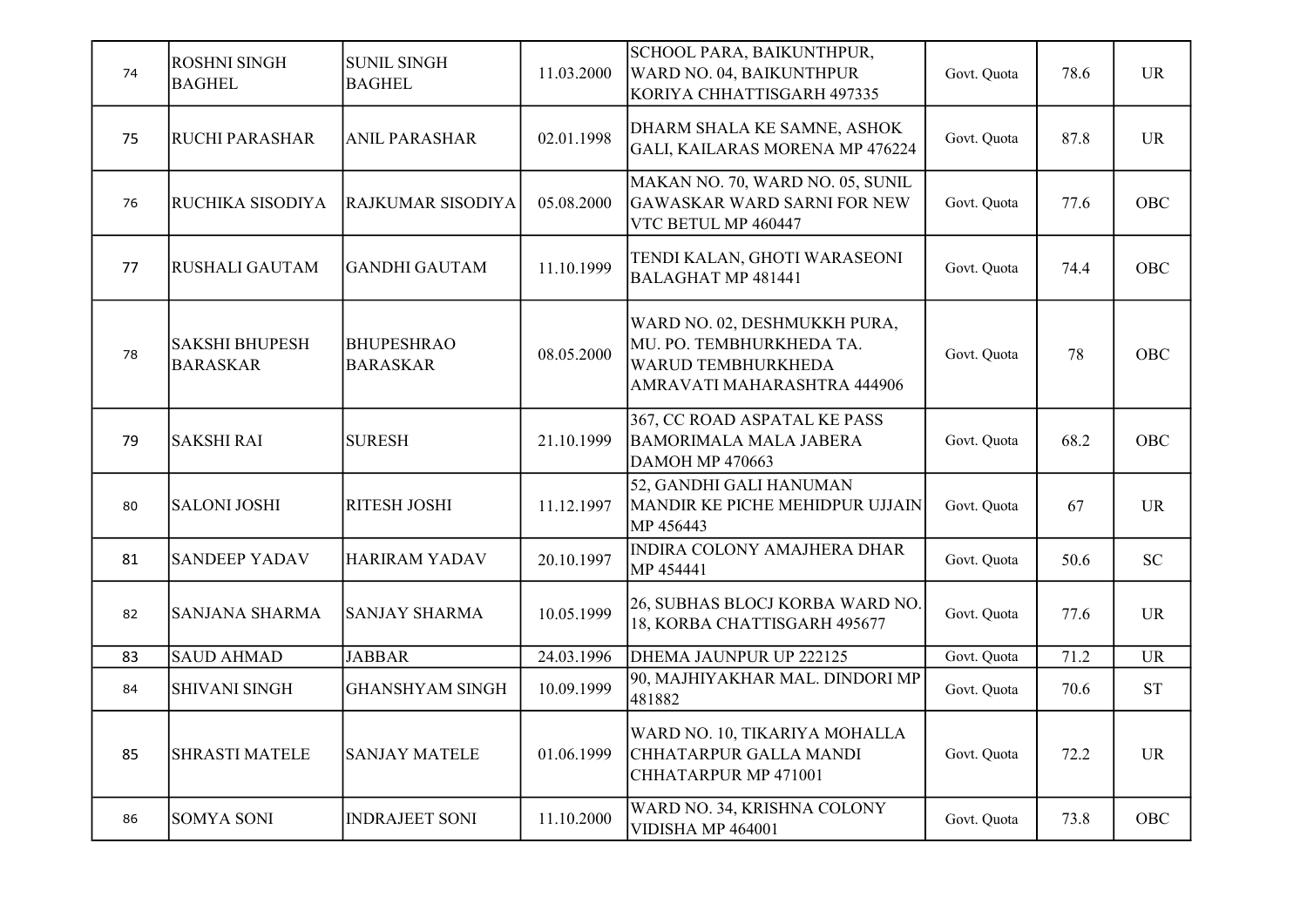| 87 | <b>SONALI KISAN</b><br><b>NAVTRE</b>                | <b>KISAN DATTUJI</b><br><b>NAVTRE</b> | 28.09.1999 | KARODI CHOHATTA AKOLA<br>MAHARASHTRA 444101                                                                                                                                     | Govt. Quota | 74.31 | <b>UR</b> |
|----|-----------------------------------------------------|---------------------------------------|------------|---------------------------------------------------------------------------------------------------------------------------------------------------------------------------------|-------------|-------|-----------|
| 88 | <b>SOUMYA DUBEY</b>                                 | NIRANJAN SHARMA                       | 17.09.1999 | WARD NO. 22, KUNWAR PURA<br>MANDI ROAD KALLU GADE KE<br>MAKAN KE PICHE TIKAMGARH<br><b>BALDEOGARH TIKAMGARH MP</b><br>472001                                                    | Govt. Quota | 75.2  | <b>UR</b> |
| 89 | <b>SUHANI SINGH</b>                                 | <b>SHAILENDRA SINGH</b>               | 28.12.2000 | C-19, ANAND COLONY RATLAM A<br>LOT RATLAM MP 457001                                                                                                                             | Govt. Quota | 82.8  | <b>UR</b> |
| 90 | <b>SURABHI RAIKWAR</b>                              | <b>RAKESH RAIKWAR</b>                 | 08.10.1997 | LIG-II/406, HOUSING BOARD COLONY<br>LAHARPUR, BAGMUGALIYA<br>EXTENSION, HUZUR BHOPAL MP<br>462043                                                                               | Govt. Quota | 79.2  | OBC       |
| 91 | <b>SURAJ</b>                                        | <b>MAHESHPRASAD</b>                   | 03.08.2000 | 1487/007, SHIV KRUPA APARTMENT<br>ROOM NO. 15, HANUMAN MANDIR<br><b>ROAD SECTOR 26 A KOPARI GAON</b><br>NEAR DURGA MATA MANDIR NAVI<br>MUMBAI VASHI THANE<br>MAHARASHTRA 400703 | Govt. Quota | 76    | <b>UR</b> |
| 92 | <b>TANMAY</b><br><b>RAMCHANDRA</b><br><b>TAYADE</b> | <b>RAMCHANDRA</b>                     | 30.09.2000 | KAPUSWADI BODWAD, JALGAON<br>MAHARASHTRA 425310                                                                                                                                 | Govt. Quota | 67.85 | <b>UR</b> |
| 93 | UMESH RATHOD                                        | <b>MAHESH</b>                         | 29.03.2001 | SUBHASH MARG ISLAMPURA JOBAT<br>ALIRAJPUR MP 457990                                                                                                                             | Govt. Quota | 68.6  | OBC       |
| 94 | URVASHI MALVIYA                                     | <b>BIRAJLAL MALVIYA</b>               | 15.11.1997 | HOUSE 970, LANDMARK BEHIND<br><b>BONGREJI GALI CHANDRASHEKHAR</b><br>WARD, SADAR BETUL MP 460001                                                                                | Govt. Quota | 73.2  | <b>UR</b> |
| 95 | <b>VARSHA YADAV</b>                                 | <b>RADHESHYAM</b><br>YADAV            | 08.08.1998 | 245, SAHKAR NAGAR CAT ROAD<br>INDORE MP 452012                                                                                                                                  | Govt. Quota | 75.4  | <b>SC</b> |
| 96 | <b>VEDIKA JAIN</b>                                  | <b>MANOJ KUMAR JAIN</b>               | 25.05.2000 | MAKAN NO. 270, JAIN MEDICAL<br>TANODIYA HAAT BAZAR THE AGAR<br>DIST AGAR MALWA MP 465441                                                                                        | Govt. Quota | 69.2  | <b>UR</b> |
| 97 | <b>VINAYAK CHANDEL</b>                              | <b>DIGAMBAR SHARAN</b>                | 20.02.2000 | HOUSE NO. 125, VILLAGE<br>JATADONGARI SAMNAPUR DINDORI<br>MP 481778                                                                                                             | Govt. Quota | 71.8  | OBC       |